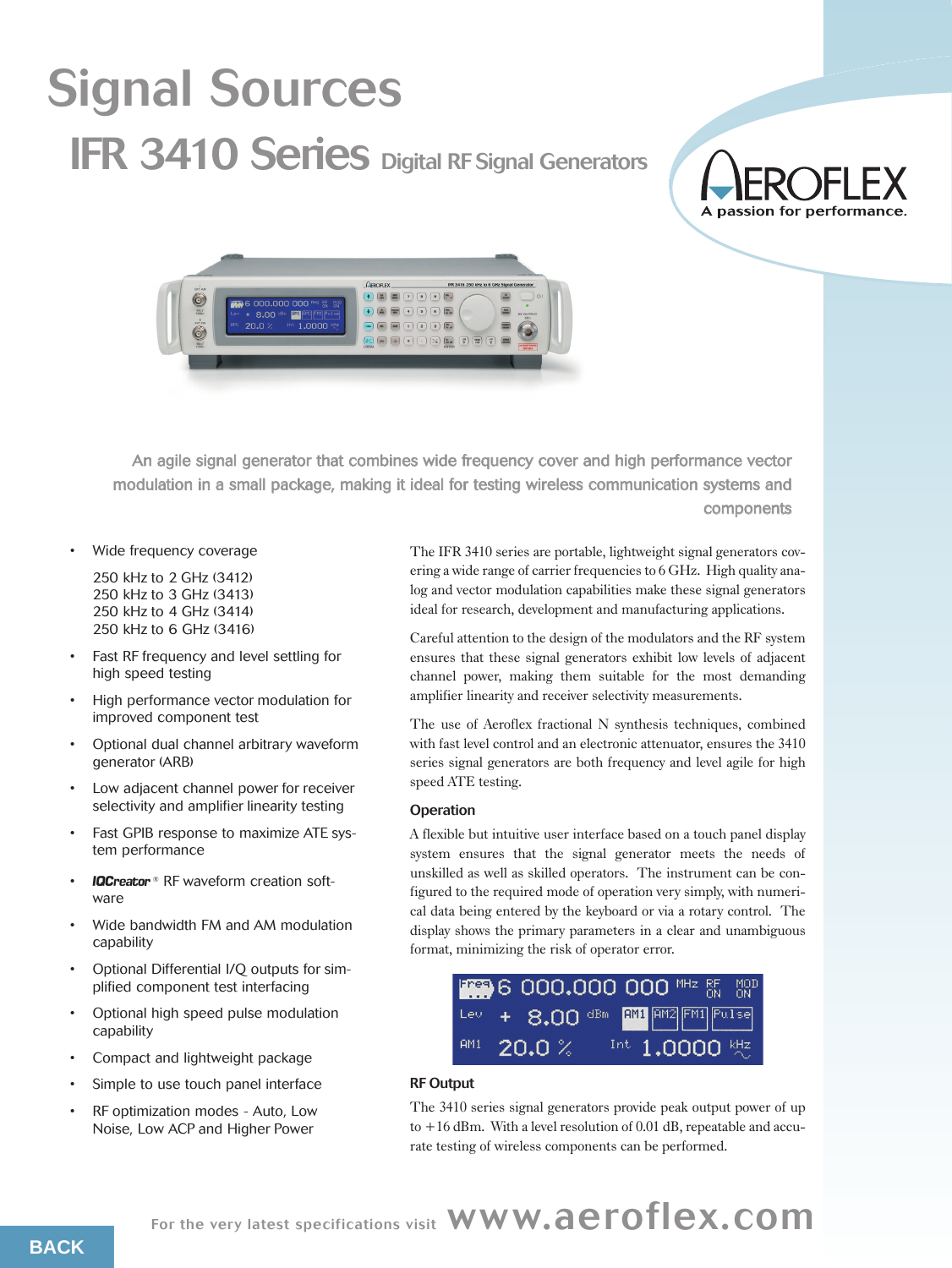The electronic attenuator is ideal for high volume applications where attenuator life is critical. A user defined RF level limit can be entered to ensure that the signal generator cannot provide damaging signal levels when testing less robust components. Careful attention to the level control system guarantees that positive level transients cannot be generated. The fast responding electronic reverse power protection system helps ensure long life and high reliability when testing high power systems.

# Spectral Purity

Receiver measurements require good spectral purity from a signal generator. The 3410 series has excellent performance with typically 1.5 Hz residual FM at 1 GHz and a floor noise of typically better than -148 dBc / Hz.

# Frequency and Level Setting Times

Fast frequency and RF level setting times are key parameters in achieving minimum test execution times and therefore maximum throughput, in production environments. The 3410 series with typical frequency setting times of 2 ms and level setting times of 2.5 ms provide outstanding performance.

In addition to comprehensive sweep functions for carrier frequency, RF level and modulation oscillator 3410 series provides an extremely fast optional sweep mode for frequency and level settings through the use of user stored lists. Option 010, List Mode has a setting time of less than 500  $\mu$ s and is ideal for frequency hopping and semi-conductor production applications.

# Modulation

Comprehensive modulation facilities are provided for supporting the testing of analog or digital RF systems. A single key press turns the modulation on and off, providing a fast method for signal to noise checking.

|                   | Int Am1      | Int $(AM1 + AM2)$ | Ext AM1 | Int FM1 | Int (FM1 + FM2) | Ext FM1 | Int PM1 | Int (PM1 + PM2) | Ext PM1 | Internal IQ | External IQ | Pulse | <b>Burst</b> |
|-------------------|--------------|-------------------|---------|---------|-----------------|---------|---------|-----------------|---------|-------------|-------------|-------|--------------|
| Int AM1           |              |                   |         | ✓       | ✓               | ✓       | ✓       | $\checkmark$    | v       |             |             | ✓     |              |
| Int $(AM1 + AM2)$ |              |                   |         | ✓       |                 | ✓       | ✓       |                 | ٧       |             |             | ✓     |              |
| Ext AM1           |              |                   |         | ✓       | √               | v       | v       | v               | v       |             |             | ✓     |              |
| Int FM1           | ✓            | ✓                 | ✓       |         |                 |         |         |                 |         |             |             | ✓     |              |
| Int $(FM1 + FM2)$ | ✓            |                   | ✓       |         |                 |         |         |                 |         |             |             | ✓     |              |
| Ext FM1           | ✓            |                   |         |         |                 |         |         |                 |         |             |             | ٧     |              |
| Int PM1           | ✓            |                   |         |         |                 |         |         |                 |         |             |             | v     |              |
| Int (PM1 + PM2)   | ✓            |                   | ✓       |         |                 |         |         |                 |         |             |             | ٧     |              |
| Ext PM1           | ✓            |                   | ✓       |         |                 |         |         |                 |         |             |             | ✓     |              |
| Internal IQ       |              |                   |         |         |                 |         |         |                 |         |             |             | ✓     | v            |
| External IQ       |              |                   |         |         |                 |         |         |                 |         |             |             | ✓     | v            |
| Pulse             | $\checkmark$ |                   |         |         |                 |         |         | ✓               | ✓       | ✓           | v           |       |              |
| <b>Burst</b>      |              |                   |         |         |                 |         |         |                 |         |             |             |       |              |

# *Modulation Modes*

# Vector Modulation

The built-in IQ modulator provides state-of-the-art vector modulated signals with excellent level linearity, low vector error and low noise. With a typical vector bandwidth up to 55 MHz, the modulator is able to support wideband as well as narrow-band wireless standards. Internal calibration systems ensure the modulator performance can

be quickly optimized to reduce vector errors and ensure low carrier leak at all operating frequencies.

The linearity of the modulator and the RF output system is reflected in the excellent adjacent channel power when generating multi-carrier non-constant envelope signals such as cellular CDMA and TETRA.



*Typical 3GPP 2 carrier test model 1 (64 channels)*

# Analog Modulation

With typical AM bandwidth to 30 MHz and typical FM bandwidth to 20 MHz, the 3410 series signal generators are ideal tools for testing broadcast systems. The wide bandwidths allow video signals to modulate the carrier with minimal distortion.

The wideband FM facilities allow the generation of fast-swept signals, while the use of a patented DC FM system ensures that carrier frequency errors when the FM is DC coupled are minimal.

The specifications for AM are maintained to high carrier frequencies to support the use in modern EMC testing applications. The signal generator maintains excellent phase noise performance even when generating wideband modulated signals.

# Modulation Oscillator

An internal modulation oscillator is provided which can be used to generate two tones in the frequency range 0.1 Hz to 50 kHz (16 MHz with Option 005 ARB Waveform Generator). In addition to sine waves, the modulation oscillator can provide square waves, triangular and sawtooth waveforms for narrow band sweeping.

# Digital Modulation

The user has a choice of either a Dual Arbitrary Waveform Generator or a Real Time Baseband Generator for producing digitally modulated output signals.

# Dual Arbitrary Waveform Generator

Fitted internally, the optional Dual Channel Arbitrary Waveform Generator allows the user to select from a library of pre-stored IQ modulator drive waveforms to provide accurately modulated carriers simulating the characteristics of digitally modulated communication systems. Burst modulation and alternate level rf attenuation facilities are provided for TDMA signal simulation. Marker output signals can be placed within the waveform to simplify triggering and synchronization with external test equipment. Using a patented technique, the dual channel ARB is able to take waveform files typically four times oversampled and run them through a real time interpolation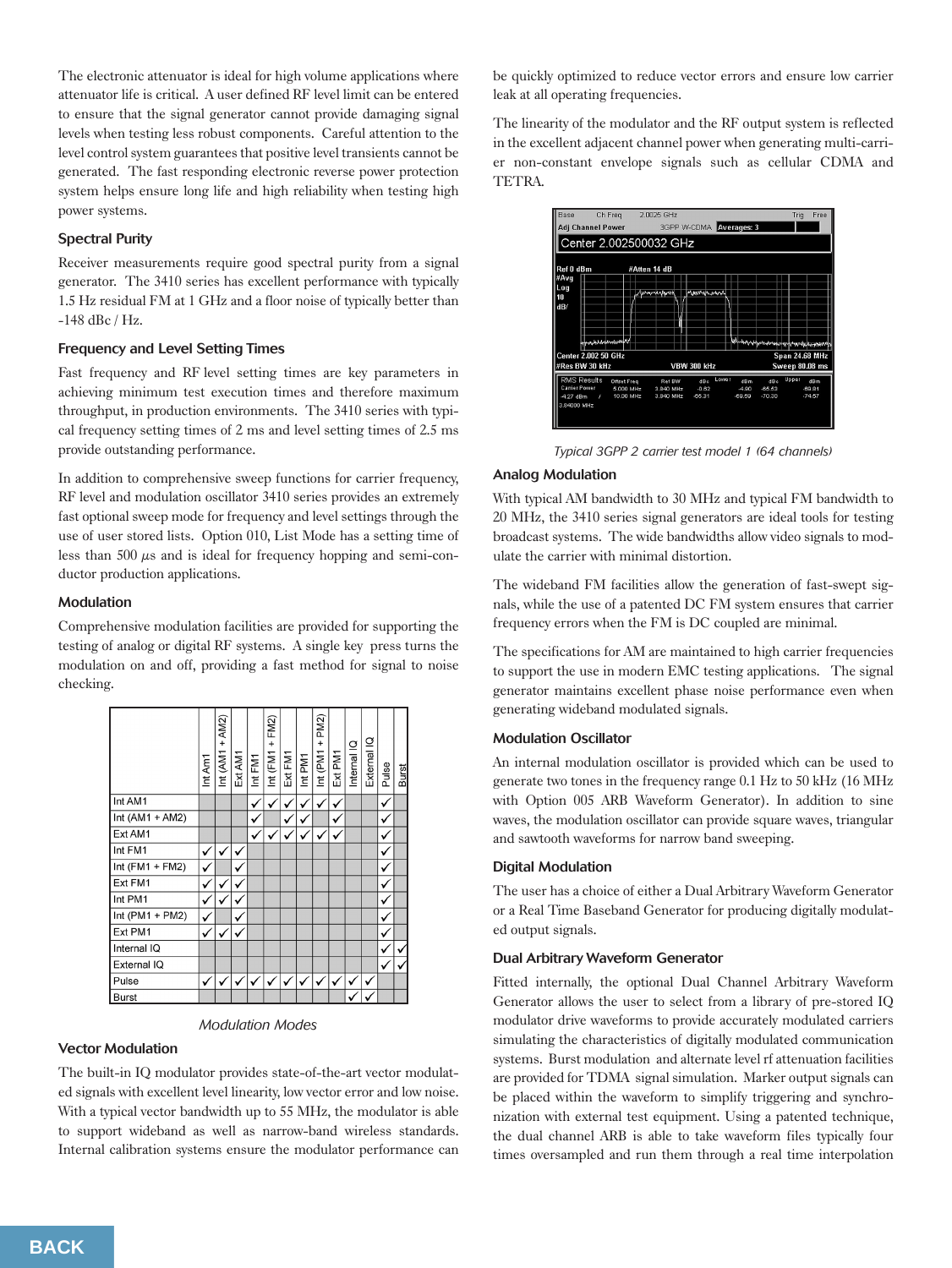system to raise the sampling rate of the file. This ensures the generation of low adjacent channel power and low spectral noise density. The dual channel ARB is suited for the generation of both narrow band and wideband signals, including WCDMA signals, without the use of switched reconstruction filters. Combining a large ARB memory with the smaller file size required to define a waveform allows the ARB to store up to 180 waveforms. Alternatively the whole of the memory can be devoted to a single file. One such file would store over 1.5 seconds of a 3GPP WCDMA waveform signal. The use of interpolation techniques ensures that when narrow band systems are simulated the waveform generator can still operate at a high sample rate without requiring excessively large amounts of data to be loaded or restricting the repetition time. The library waveforms are structured in a directory form to ease their selection and the optimization of the user's generator. The modulation waveforms can be simply changed by selection from a file list with the changeover between waveforms occurring in a few milliseconds rather than the many seconds required in more traditional waveform generators. The file name can be determined by the user to convey a useful description of the contents of the file.

# Real Time Baseband Generator

Fitted internally, the optional Real Time Baseband, RTBB, generates baseband signals (I and Q) that modulate an RF source in real time to produce generic FSK, PSK and QAM signals at rates up to 2 Msymbols/sec. The RTBB generates or inputs a set of modulation symbols, modulates them with the chosen scheme, filters them using an appropriate channel filter, and then converts the digital stream to analogue I and Q for the I/Q vector modulator. The source of the symbol data is very flexible. The symbol data can originate from a variety of internal or external sources. Internal data source choices include a PRBS generator, an internal pattern generator or internal memory storage of user downloaded symbols. External real-time symbol data can be input in serial or parallel format via an industry standard Low Voltage Differential Signalling (LVDS) interface.

Digitized I/Q data, available from sources such as basestation simulators, can be input via the LVDS interface as an alternative to external parallel or serial symbol data. Streaming digitized I/Q data samples are available as an output via the LVDS interface from internally generated symbols for testing D/A convertors.

Synchronized clock, RF Burst, RF Burst Attenuation control and marker output signal facilities are available for both internal and external data generation.

An important feature necessary to support GSM signal generation is the ability to frequency hop between channels. The RTBB option provides frequency hopping by re-mixing the I and Q data at baseband. The resultant I and Q vectors then modulate the core synthesizer frequency thus producing a new RF frequency at the output of the signal generator. This method ensures that synchronization is maintained between the IQ data and the hop trigger. In addition, because the main synthesizer hardware remains unchanged, frequency stabilization is nearly instantaneous.

# **IQCreator®**

The 3410 series is supplied with a free copy of **IQCreator**®, a software package to aid the creation and download of files to the ARB and RTBB options.

**IQCreator**<sup>®</sup> is a Windows based software utility that enables a user to set up a modulation scheme and then create an ARB file using modulation templates. The resulting file may be saved on a PC or downloaded into the ARB. User-defined configurations can also be saved. Consequently, it is possible to load previously saved setups to regenerate the ARB files quickly and easily. The capabilities of **IQCreator**® include:-

*Generic Modulation Types*

*PSK, FSK, MSK, QAM modulation types Nyquist, Root Nyquist and Gaussian filters PRBS, fixed pattern and user defined data sources IQ errors - residual carrier, IQ imbalance, quadrature offset Multi-carrier*

Also included are 2G, 2.5G and 3G cellular TDMA and CDMA digital standards along with WLAN and other cordless phone standards.

In addition, **IQCreator**® includes a utility that allows user-defined waveforms, created using software simulation tools such as MATLAB, to be converted and packaged into a form that can be downloaded into the 3410 Series ARB.

**IQCreator**<sup>®</sup> is continually updated to include new modulation capabilities and facilities. The latest version is available for download at www.aeroflex.com.

Options to have an instrument's ARB pre-loaded with a suite of example waveform files are available. A selection of waveforms from each of the standards, or just waveforms relevant to the user's applications, can be chosen. Although only available at the time of order, all the waveforms are available within IQCreator should any of the files be deleted then required in the future.

# I/Q Outputs

Single ended baseband I/Q outputs are available as standard. Differential I/Q outputs, combined with comprehensive voltage bias and offset facilities, are optionally available to simplify component and module testing.

# Pulse Modulator

An optional pulse modulator allows the generation of fast rise time RF signals with on/off ratios that meet the most demanding radar and ECM/ECCM test applications.

# Remote Control

The 3410 series include both fast GPIB and Ethernet remote control interfaces for flexibility in production environments. RS-232 control is also provided for use in legacy ATE systems.

The protocol and syntax of the GPIB commands have been designed in accordance with IEEE 488.2 to simplify program generation. Plug and play drivers are available that include a virtual front panel for remote instrument supervision and debug.

# Frequency Standard

The 3410 series includes a high stability OCXO as standard. The inclusion of a main input power standby mode maintains the oscillator at working temperature while the rest of the instrument is powered down. Time to full specification working is thereby minimized for equipment facilities held on standby.

For the very latest specifications visit WWW.aeroflex.com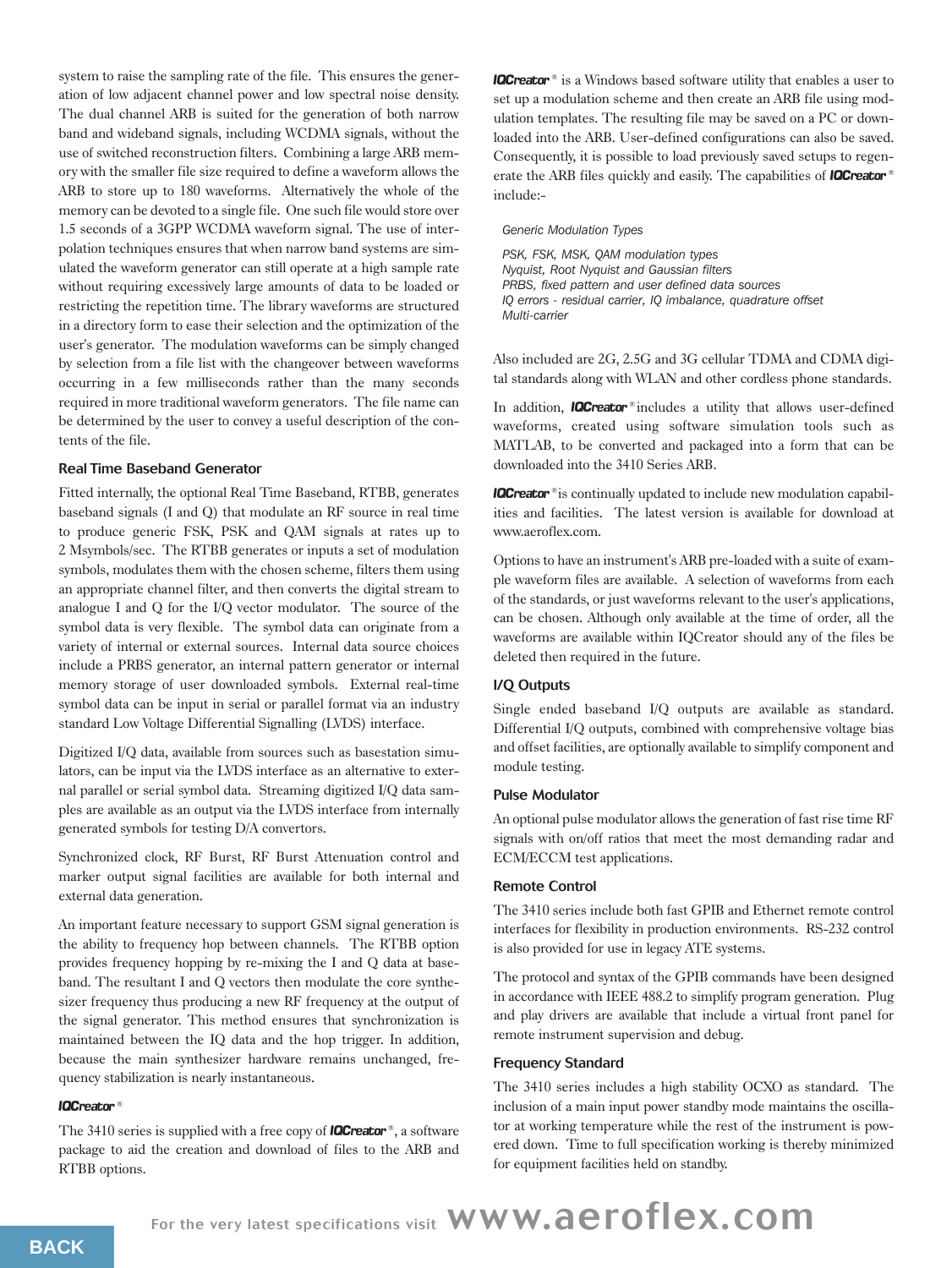# Size

The 2U rack height ensures the 3410 series occupies minimal space in a manufacturing rack or on the engineer's bench, allowing the provision of more compact test systems. The full rack width ensures easy stacking of instruments while the light weight allows for easy carrying in the laboratory or the field.

# **SPECIFICATIONS**

# CARRIER FREQUENCY

# *Range*

*250 kHz - 2 GHz (3412) 250 kHz - 3 GHz (3413) 250 kHz - 4 GHz (3414) 250 kHz - 6 GHz (3416)*

# *Resolution*

*1 Hz, accuracy as frequency standard The carrier output phase can be advanced or retarded in increments of 0.036°.*

# *FREQUENCY SETTING TIME (NON-LIST MODE)*

*After receipt of the GPIB interface deliminator (terminator), 23°C ± 5°C*

# *Phase Noise Mode Optimized >10 kHz*

*<5.5 ms, typically 4 ms,* ≤*375 MHz, to be within* ≤*200 Hz >375 MHz, to be within* ≤*0.1 ppm*

### *Phase Noise Mode Optimized <10 kHz*

*<3 ms, typically 2.5 ms,* ≤*375 MHz, to be within* ≤*200 Hz <2.5 ms, typically 2 ms, >375 MHz, to be within* ≤*0.1 ppm*

# *FREQUENCY SETTING TIME (OPTION 010 LIST MODE)*

*After external trigger in List Mode, 23°C ± 5°C*

# *Phase Noise Mode Optimized >10 kHz*

*<4 ms, typically 3 ms,* ≤*375 MHz, to be within* <*200 Hz >375 MHz, to be within* <*0.1 ppm*

### *Phase Noise Mode Optimized <10 kHz*

*<600* µ*s, typically 500* µ*s,* ≤*375 MHz, to be within <200 Hz <500* µ*s, typically 450* µ*s, >375 MHz, to be within* <*0.1 ppm*

# RF OUTPUT

*The RF output is controlled by an ALC system in normal operation. When IQ modulation is enabled alternative control modes are available to optimize the performance of the signal generator.*

*Range*

### *Electronic Attenuator*

| $\leq$ 10 MHz       | $-140$ to $+13$ dBm |
|---------------------|---------------------|
| $\leq$ 2 GHz        | $-140$ to $+16$ dBm |
| $\leq$ 3 GHz        | $-140$ to $+16$ dBm |
| $\leq$ 3.75 GHz     | $-140$ to $+13$ dBm |
| $\leq$ 4 GHz        | $-140$ to $+10$ dBm |
| $\leq 6$ GHz        | $-140$ to $+8$ dBm  |
| سمقمينسمققال امملسم |                     |

# *Mechanical Attenuator*

| $<$ 10 MHz | $-140$ to $+16$ dBm |
|------------|---------------------|
| ≤2 GHz     | $-140$ to $+19$ dBm |
| ≤3 GHz     | $-140$ to $+16$ dBm |

### *No Attenuator*

| $\leq$ 10 MHz   | 0 to $+21$ dBm |
|-----------------|----------------|
| $\leq$ 3 GHz    | 0 to $+22$ dBm |
| $\leq$ 3.75 GHz | 0 to $+20$ dBm |
| $\leq$ 4 GHz    | 0 to $+17$ dBm |
| $\leq 6$ GHz    | 0 to $+18$ dBm |

*When AM is selected the maximum RF output is linearly reduced by up to 6 dB depending on the requested AM depth.* 

*When IQ modulation is selected maximum output is reduced by 6 dB below 100 MHz.*

# *Resolution*

*0.01 dB*

# *RF Level Units*

*Units can be set to µV, mV, V EMF or PD; dB relative 1 µV, 1 mV, 1 V EMF or PD; or dBm. Conversion between dB and linear units may be achieved by pressing the appropriate units key (dB or V, mV or µV).*

# *RF Output Accuracy (@ 23°C ± 5°C)*

# *Electronic Attenuator*

| RF Mode               |              | $-127$ to $-30$ dBm | $> -30$ dBm   |
|-----------------------|--------------|---------------------|---------------|
| Auto                  | $\leq$ 2 GHz | $\pm$ 0.75 dB       | $\pm$ 0.50 dB |
|                       | $\leq$ 3 GHz | $±1.00$ dB          | $\pm$ 0.75 dB |
|                       |              | $-110$ to $-30$ dBm | $> -30$ dBm   |
|                       | $\leq 6$ GHz | $\pm$ 1.25 dB       | $±1.00$ dB    |
| Mechanical Attenuator |              |                     |               |
| <b>RF Mode</b>        |              | $-127$ to $-28$ dBm | $> -28$ dBm   |
| Auto                  | $\leq$ 2 GHz | $\pm$ 0.75 dB       | $\pm$ 0.50 dB |
|                       | $\leq$ 3 GHz | $\pm 1.00$ dB       | $\pm$ 0.75 dB |

### *No Attenuator*

| RF Mode |              | $>0$ dBm      |
|---------|--------------|---------------|
| Auto    | $\leq$ 2 GHz | $\pm 0.50$ dB |
|         | $\leq$ 3 GHz | $\pm$ 0.75 dB |
|         | $<$ 6 GHz    | $+1.00$ dR    |

### *Level Accuracy With IQ Modulation*

*For constant envelope modulation systems: typical standard level error ±0.15 dB*

*For non-constant envelope modulation systems: typical standard level error ±0.25 dB*

# *Temperature Stability*

*±0.01 dB/°C,* ≤ *3 GHz*

*±0.02 dB/°C,* ≤ *4 GHz, ±0.02 dB/°C typical,* ≤ *6 GHz*

### *RF Flatness*



*Typical flatness at 0 dBm*

# *LEVEL SETTING TIME*

*Electronic attenuator, Option 003 is assumed in all cases. ALC loop bandwidth 'Moderate' or 'Broad', to be within ≤0.3 dB* 

### *Level Setting Time (Non-List Mode)*

*After receipt of the GPIB interface deliminator (terminator), 23°C ± 5°C*

*<4.5 ms, typically 2.5 ms*

# *Level Setting Time (Option 010 List Mode)*

*After external trigger in List Mode, 23°C ± 5°C*

*<3 ms, typically 1.5 ms*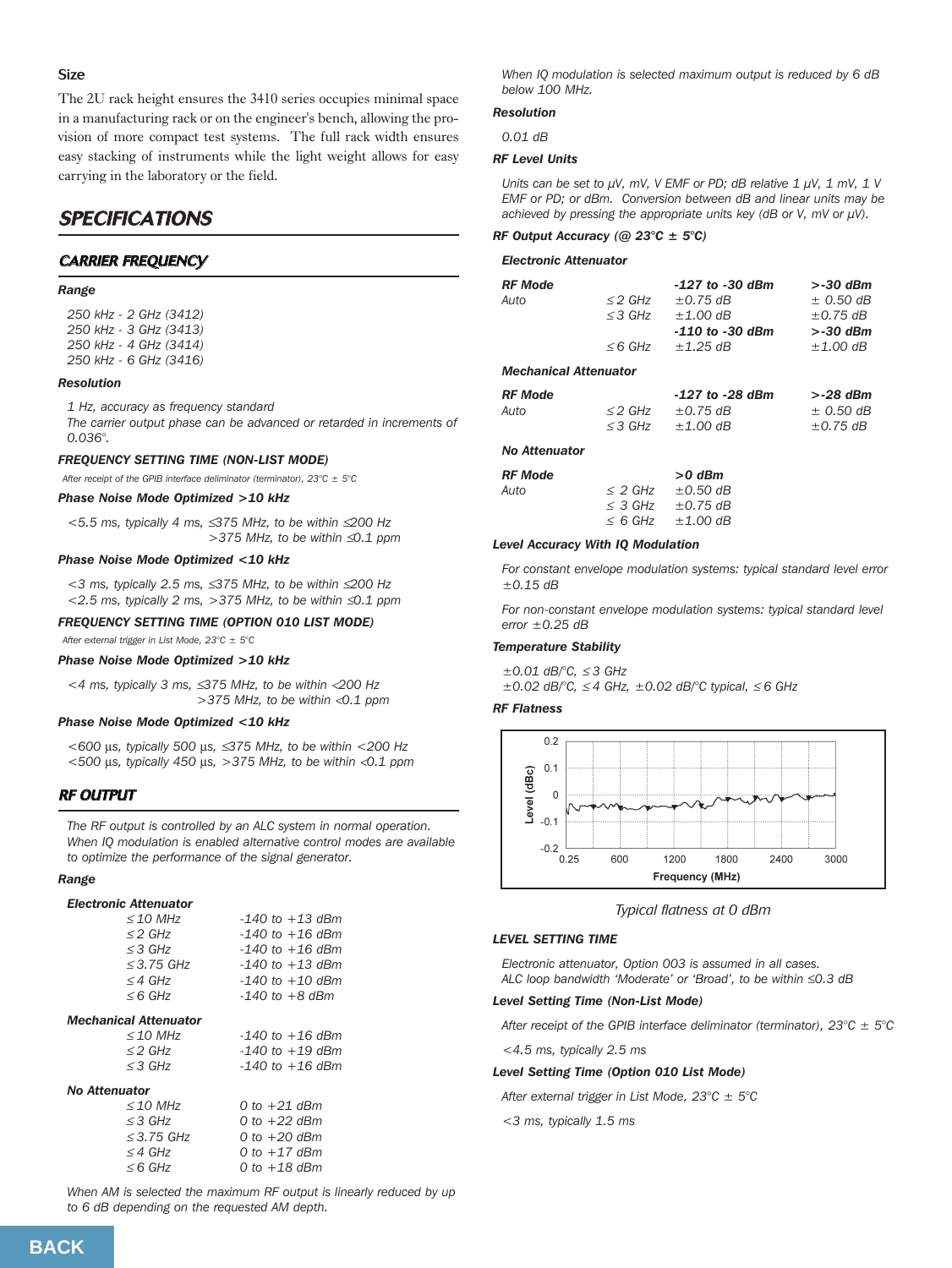### *Output VSWR*

### *Electronic Attenuator*

| For output levels $<$ 0 dBm                                                      | <b>Frequency</b> | <b>Output VSWR</b> |
|----------------------------------------------------------------------------------|------------------|--------------------|
|                                                                                  | $\leq$ 2 GHz     | < 1.25:1           |
|                                                                                  | $\leq$ 3 GHz     | < 1.40:1           |
|                                                                                  | $\leq$ 4 GHz     | < 1.50:1           |
|                                                                                  | $\leq 6$ GHz     | < 1.60:1           |
| For output levels > 0 dBm VSWR is $<$ 1.5:1 $\leq$ 4 GHz, $<$ 1.8:1 $\leq$ 6 GHz |                  |                    |

### *Mechanical Attenuator*

| For output levels $<$ 0 dBm | Frequency    | <b>Output VSWR</b> |  |
|-----------------------------|--------------|--------------------|--|
|                             | $\leq$ 3 GHz | 1.33:1             |  |

*For output levels >0 dBm VSWR is <1.5:1,* ≤*3 GHz*

### *No Attenuator*

| <b>Frequency</b> | <b>Output VSWR</b> |
|------------------|--------------------|
| $\leq$ 4 GHz     | < 1.5:1            |
| $\leq 6$ GHz     | < 1.8:1            |

### *Attenuator Repeatability*

*Mechanical attenuator typically 0.1 dB*

# *Output Connector*

*Front panel 50* <sup>Ω</sup> *type N female to MIL-PRF-39012 class 2*

# *Output Protection*

*Protects the instrument from externally applied RF power (from a 50* <sup>Ω</sup> *source) of 50 W up to 3 GHz and 25 W up to 4 GHz*

*The RPP trip may be reset from the front panel or via the remote interface. For safety, the protection is also provided when the instrument is switched off.*

*3416 damage level 0.5 W (+27 dBm) from a max 5:1 VSWR, all frequencies*

# SPECTRAL PURITY

*All parameters stated at RF level* ≤*+7 dBm in Noise and ACP RF modes*

# *Harmonics*

*<-30 dBc, typically <-40 dBc*

# *Sub- and Non-Harmonics*

*For offsets >10 kHz <-70 dBc for carrier frequencies* ≤*3 GHz <-60 dBc for carrier frequencies* ≤*6 GHz*

# *Residual FM (FM on CW)*

*<2.5 Hz RMS (typically 1.5 Hz) at 1 GHz in a 300 Hz to 3.4 kHz unweighted bandwidth*



*Typical Residual FM*



*Typical SSB Phase Noise at 1 GHz, phase noise optimized >10 kHz offset*



*Typical SSB Phase Noise at 1 GHz, phase noise optimized <10 kHz offset*

# *SSB Phase Noise*

*For 20 kHz offset, Noise Optimized mode*

|                | CW/IO           |
|----------------|-----------------|
| $\leq$ 375 MHz | $<$ -115 dBc/Hz |
| 500 MHz        | $<$ -124 dBc/Hz |
| 1 GHz          | $<$ -118 dBc/Hz |
| $2$ GHz        | $<$ -112 dBc/Hz |
| 3 GHz          | $< -108$ dBc/Hz |
| 4 GHz          | $<$ -106 dBc/Hz |
| 6 GHz          | $<$ -102 dBc/Hz |



*Typical SSB Phase Noise Performance at 20 kHz Offset, phase noise optimized >10 kHz offset*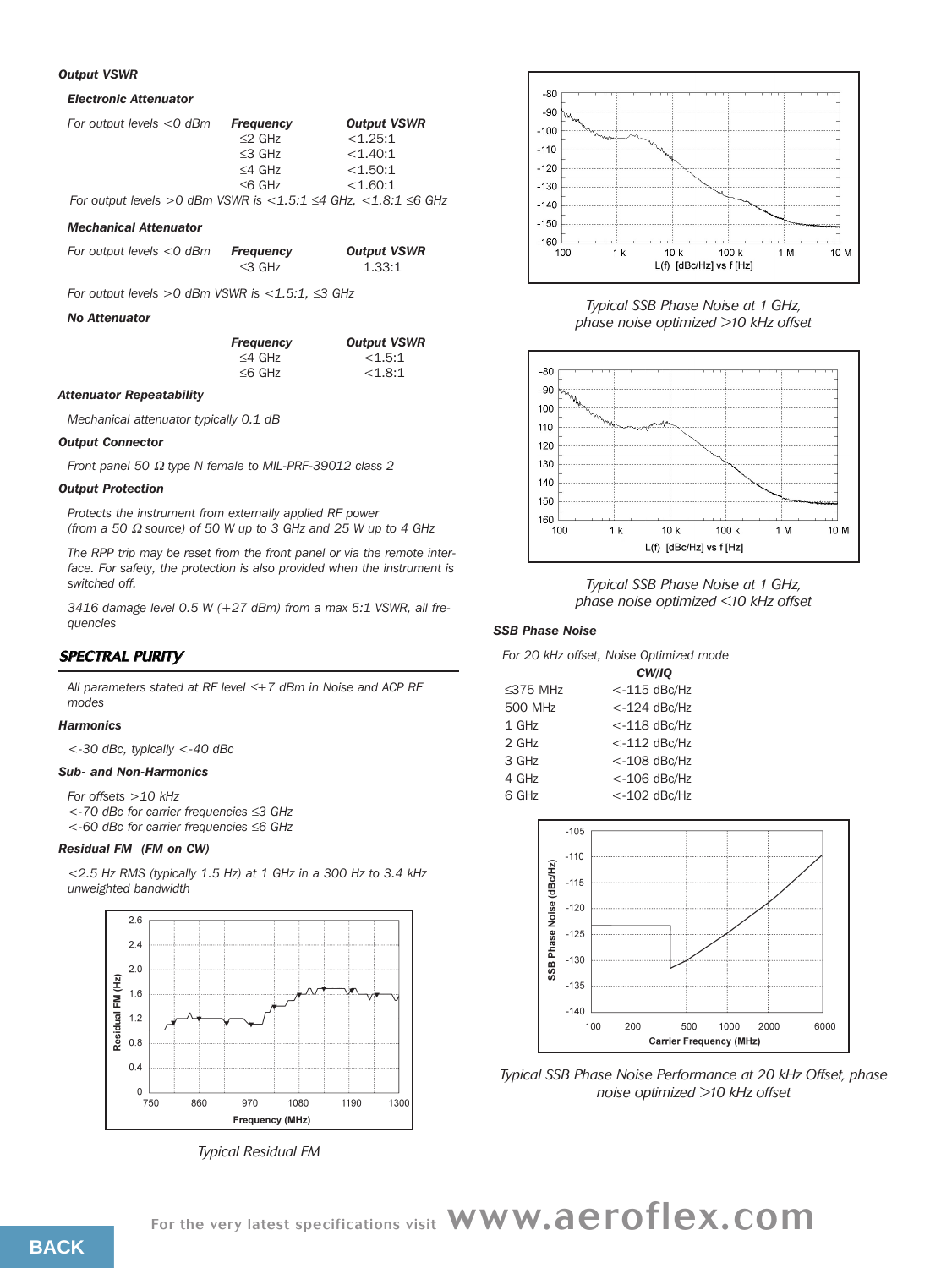

*Typical Phase Noise at 2.1 GHz*

# *SSB AM Noise*

*SSB AM noise at 20 kHz offset (Typical values) measured at levels >0 dBm*

# *Frequency MHz CW/IQ (dBc/Hz)*

<sup>≤</sup> *3 GHz -130* <sup>≤</sup>*6 GHz -125*





# *RF Leakage*

*<0.5 µV PD at the carrier frequency into a single turn 25 mm loop 25 mm or more from the case of the signal generator, for carrier frequencies <3 GHz*

# *Wideband Noise*

*Applicable for all carrier levels at offsets >5 MHz and <50 MHz excluding thermal noise (23°C ±5°C)*

| <b>RF</b> Mode | $\leq$ 375 MHz | $\triangleleft$ GHz    | $\leq$ 6 GHz    |
|----------------|----------------|------------------------|-----------------|
|                | (dBc/Hz)       | (dBc/Hz)               | (dBc/Hz)        |
| Power          | $< -138$       | $< -142$ (-148 tvp)    | $< -136$        |
| Noise          | $< -138$       | $< -142$ ( $-148$ typ) | $< -136$        |
| ACP            | $< -1.35$      | $\lt -140$             | $\epsilon$ -134 |

# **MODULATION**

*FM, AM and* Φ*M can be applied to the carrier using internal or external modulation sources. The internal modulation source is capable of generating two simultaneous signals into any one of the modulation channels. The internal and external modulation sources can be simultaneously enabled in order to produce combined amplitude and frequency (or phase) modulation.*

*Internal and external IQ modulation can be applied. In this mode, FM, AM and* Φ*M are not permitted.* 

*Optional Pulse modulation can be used in combination with FM, AM,* <sup>Φ</sup>*M and IQ from an external pulse source.*

### *FREQUENCY MODULATION*

*Peak Deviation*

# *Frequency Maximum Peak Deviation*

| 250 kHz to 375 MHz | $7.5$ MHz  |
|--------------------|------------|
| 375 MHz to 750 MHz | $3.75$ MHz |
| 750 MHz to 1.5 GHz | $7.5$ MHz  |
| 1.5 GHz to 3 GHz   | 15 MHz     |
| 3 GHz to 6 GHz     | 30 MHz     |
|                    |            |

*Displayed resolution is 4 digits or 1 Hz.*

# *FM Accuracy*

*At 1 kHz rate*

*±3% of set deviation excluding residual FM*

# *FM Bandwidth*

- *0.5 dB DC to 200 kHz (DC coupled, 100 k*<sup>Ω</sup> *) 10 Hz to 200 kHz (AC coupled, 100 k*Ω*)*
- *3 dB Typically 20 MHz (DC or AC coupled, 50* Ω*)*



*Typical FM Bandwidth*

# *Carrier Frequency Offset*

*For DC coupled FM ±(1 Hz + 0.1% of set deviation) after performing a DCFM null operation*

# *Total Harmonic Distortion*

*At 1 kHz rate*

*<0.15% for deviations up to 2% of maximum allowed deviation <0.6% for deviations up to 20% of maximum allowed deviation <1.5% at maximum deviation*

### *PHASE MODULATION*

### *Phase Deviation*

*0 to 10 radians*

*Displayed resolution is 4 digits or 0.01 radians.*

# *Accuracy*

*At 1 kHz rate ±4% of set deviation excluding residual phase modulation*

# *Bandwidth*

*0.5 dB 100 Hz to 10 kHz (AC coupled, 100 k*Ω*)*

# *Total Harmonic Distortion*

*At 1 kHz rate <0.5% at 10 radians deviation Typically <0.1% at 1 radian deviation*

### *AMPLITUDE MODULATION*

*Specifications apply for carrier frequencies from 2 MHz up to 2 GHz, usable to 4 GHz and 'Noise' or 'ACP' RF modes.* 

*Maximum specified output power is reduced by 2 dB,* ≤*10 MHz for 'No attenuator' Option 001 with AM selected.*

# *Modulation Depth*

*0 to 99.9%, Displayed resolution is 3 digits or 0.1%*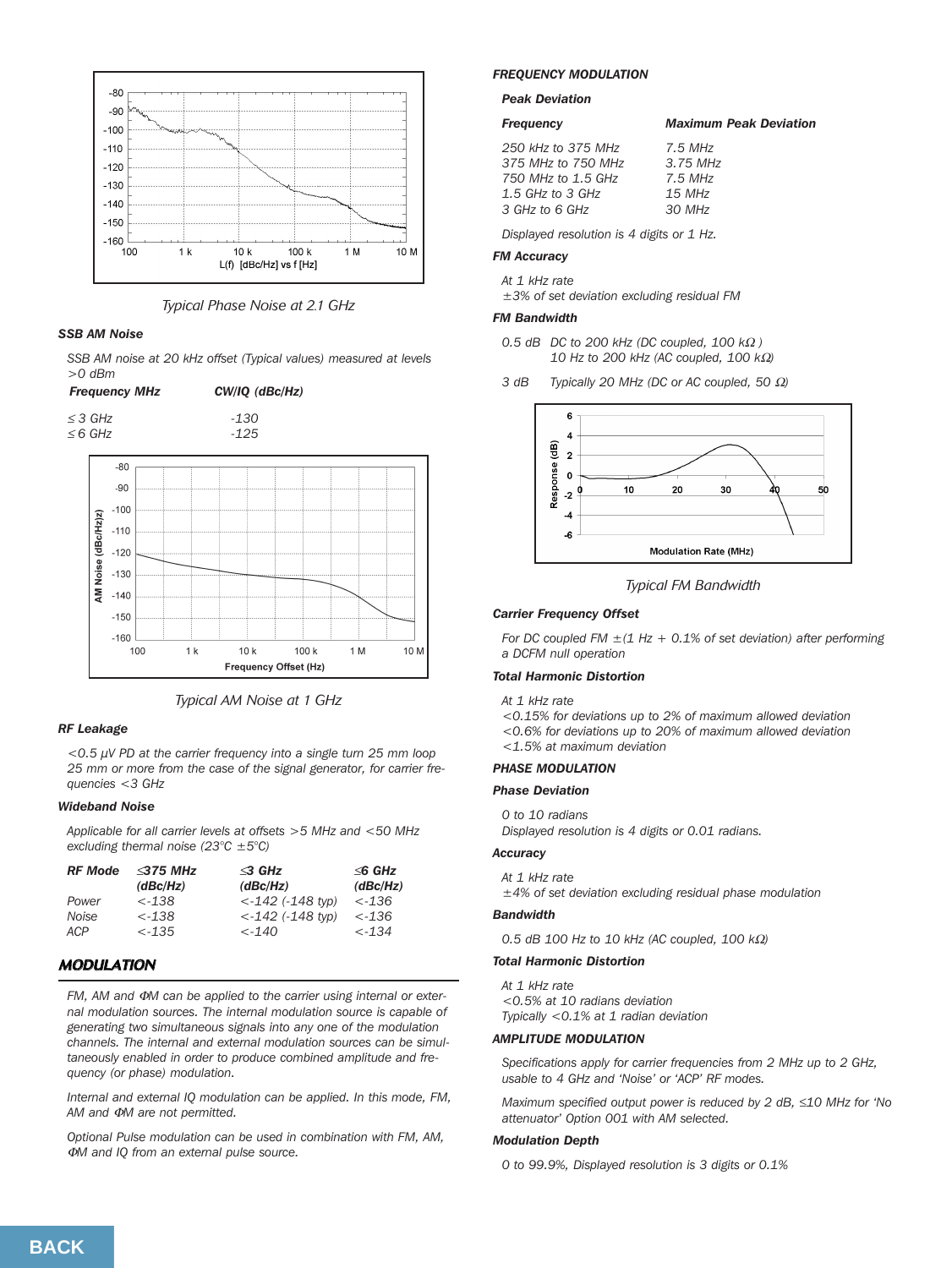### *Accuracy*

*At 1 kHz rate*

*±4% of set depth ±1% excluding residual AM*

# *AM Bandwidth*

| 1 dB | DC to 200 kHz (DC coupled, 100 k $\Omega$ )    |
|------|------------------------------------------------|
|      | 10 Hz to 200 kHz (AC coupled, 100 k $\Omega$ ) |

*3 dB Typically 30 MHz (DC or AC coupled, 50* Ω*)*



*Typical AM Bandwidth*

### *Total Harmonic Distortion*

*For 1 kHz modulation rate*

- *<1% for depths* ≤*30%*
- *<2% for depths* ≤*80%*

# *FM on AM*

*Typically <20 Hz for 30% AM depth at a modulation rate of 1 kHz and carrier frequency of 500 MHz*

# <sup>Φ</sup>*M on AM*

*Typically <0.02 radian for 30% AM depth at a modulation rate of 1 kHz and carrier frequency of 500 MHz*

### *IQ MODULATION*

*Performance applicable in ACP and Noise modes only*

### *IQ Inputs*

*BNC connector inputs, selectable 50* Ω*/100 k*<sup>Ω</sup> *input impedance*

*Full scale input*  $(l^2 + Q^2)^{0.5}$  occurs for 0.5 V rms (The level requested is *obtained by applying 0.5 VDC to either the I or Q input)*



*Typical IQ Bandwidth*

# *Modulation Bandwidth Relative to DC*

*At 23°C ± 5°C: ±0.5 dB for frequencies DC up to 5 MHz 1 dB for frequencies DC up to 10 MHz*

# *3 dB:*

| RF Mode | $\leq$ 2.8 GHz        | $\leq$ 6 GHz          |
|---------|-----------------------|-----------------------|
| Noise   | $>42$ MHz, 50 MHz typ | $>35$ MHz, 45 MHz typ |
| ACP     | $>48$ MHz, 55 MHz typ | $>40$ MHz, 50 MHz typ |

# *DC Vector Accuracy*

### *Relative to Full Scale (0.5 V RMS)*

| <i>Aagnitude error</i> |  |
|------------------------|--|
| Phase error            |  |

*Static Error Vector Magnitude (EVM) <1% RMS at full scale Magnitude error <0.5% RMS at full scale Phase error <0.5° RMS at full scale*

# *Residual Carrier Magnitude:*

*For 0 V input voltage, relative to full scale*

# *RF Mode*

*Noise <-45 dBc, typically <-55 dBc ACP <-40 dBc, typically <-50 dBc*

*Valid for 12 hours after executing an IQ self-calibration and within ±5°C of the calibration temperature. The instrument displays a warning if the time or temperature limits are exceeded.*

*Static EVM and phase error measured with residual carrier magnitude removed.*

### *IQ Image Suppression*

*At 10 kHz modulation frequency Typically <-50 dBc @ 10 kHz*

# *Linearity (See linearity chart over page)*

*Adjacent Channel Power (ACP), in ACP mode for continuous and discontinuous signals at RF output levels* ≤ *0 dBm, over the temperature range 23°C ± 5°C*

# RF BURST CONTROL

*A digital control bit is used to generate an analog ramp (up or down) of the RF output. The Burst Gate control signal can either be generated internally as part of the optional internal base-band source, or provided externally by the user on the rear panel connector. When internally generated, the Burst Gate control signal appears on the rear panel auxiliary connector that then serves as an output.*

### *On/Off Ratio*

*For the temperature range 23°C ± 5°C >90 dB for carriers* ≤ *3 GHz >80 dB for carriers* ≤ *4 GHz >65 dB for carriers* ≤ *6 GHz*

### *Ramp Profile*

*Rise and fall time after the L-H and H-L transitions of the burst control bit respectively can be defined by the user from 10 µs to 999 µs in 0.1 µs steps.*

*Burst Gate control input is a TTL level (HCT), 50* <sup>Ω</sup> *impedance BNC input on the rear panel.*

*RF ramp can be adjusted in time by ±50 µs in increments of 0.1 µs with respect to the trigger event.*

# RF BURST ATTENUATION CONTROL

*A digital attenuation control bit (in conjunction with the ramp control bit) is used to decrease the RF level from the set level to an alternative level during burst modulation. The Burst Attenuation Trigger signal can be provided internally as part of the optional dual arbitrary waveform generator (ARB), or externally on a rear panel connector. When internally generated, the Burst Attenuation Trigger control signal appears on the rear panel auxiliary connector that then serves as an output.*

*Attenuation range available is 0 to 70 dB.*

*Burst Attenuation Trigger control is a TTL level (HCT), 50* <sup>Ω</sup> *impedance*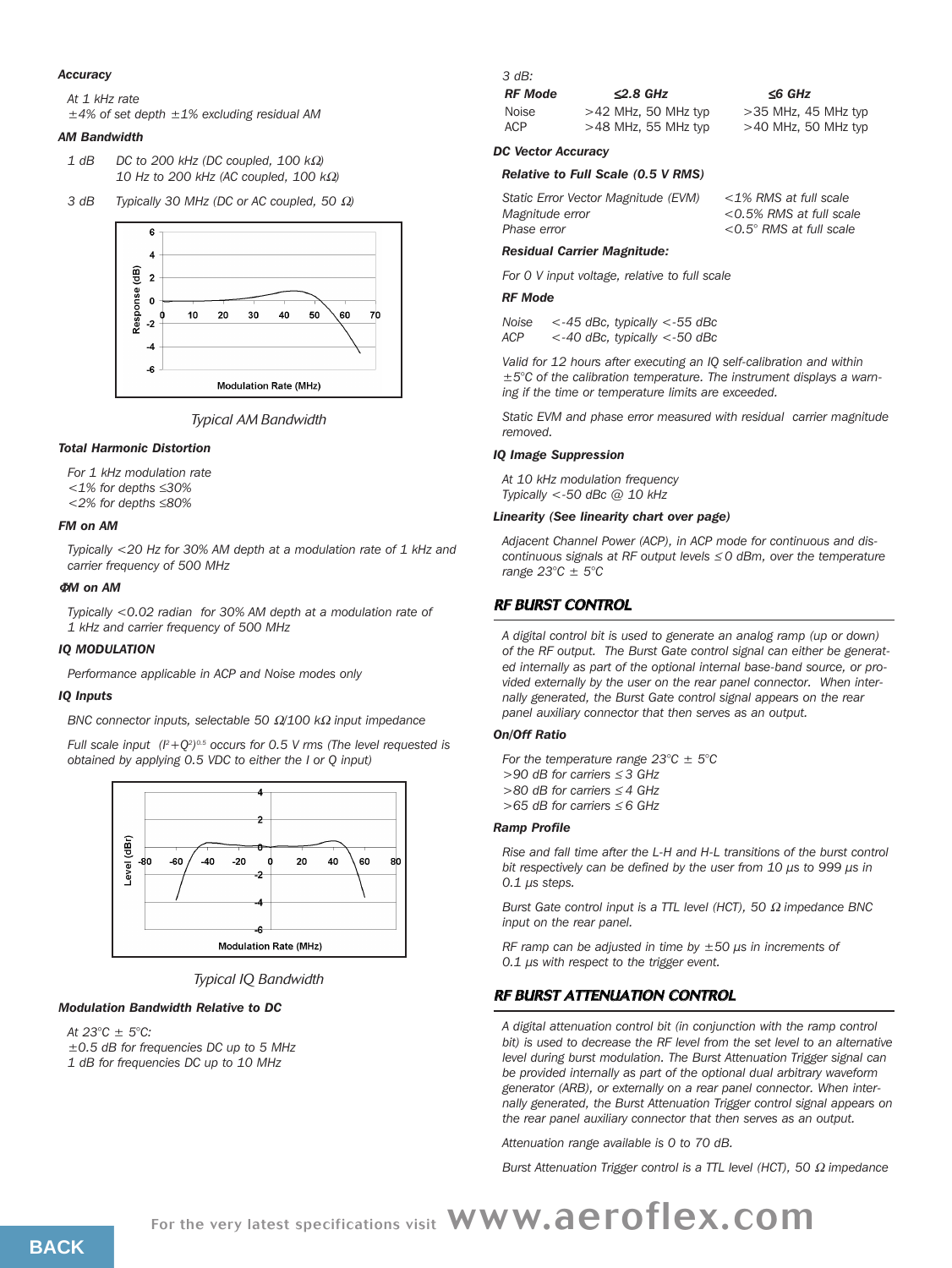# *LINEARITY CHART*

|                                                        | <b>TETRA</b>                                                                                | GSM 900 / 1800 / 1900<br><b>GSM EDGE (Enhanced Data)</b><br>rate for GSM Evolution)            | $802.11a**$<br><b>Wireless LAN</b><br>(Spectral Mask)                                      | IS-95 (CDMAone)                                                                                  |
|--------------------------------------------------------|---------------------------------------------------------------------------------------------|------------------------------------------------------------------------------------------------|--------------------------------------------------------------------------------------------|--------------------------------------------------------------------------------------------------|
| <b>Frequency</b>                                       | 130 MHz - 1 GHz                                                                             | 850 MHz - 1 GHz                                                                                | 5.15 - 5.825 GHz                                                                           | 824 - 894 MHz                                                                                    |
| Range(s)                                               |                                                                                             | 1700 - 1900 MHz                                                                                |                                                                                            | 1850 - 2000 MHz                                                                                  |
| <b>ACLR</b><br>(Continuous &<br><b>Discontinuous</b> ) | $<$ -70 dBc @ 25 kHz offset<br>$<$ -80 dBc* @ 50 kHz offset<br>$<$ -80 dBc* @ 75 kHz offset | $<$ -35 dBc $@$ 200 kHz offset<br>$<$ -70 dBc @ 400 kHz offset<br>$<$ -80 dBc @ 600 kHz offset | $<$ -25 dBr @ 11 MHz offset<br>$<$ -45 dBr @ 20 MHz offset<br>$<$ -60 dBr* @ 30 MHz offset | $<$ -65 dBc $@$ 885 kHz offset<br>$<$ -75 dBc @ 1.25 MHz offset<br>$<$ -80 dBc @ 1.98 MHz offset |
|                                                        |                                                                                             |                                                                                                |                                                                                            |                                                                                                  |
|                                                        | <b>3GPP/WCDMA</b>                                                                           | NADC (IS - 54, IS - 136)                                                                       | <b>JDC/PDC</b>                                                                             | <b>PHP/PHS</b>                                                                                   |
| <b>Frequency</b><br>Range(s)                           | 1855 - 2200 MHz                                                                             | 824 - 894 MHz<br>1850 - 2000 MHz                                                               | 810 - 826 MHz<br>940 - 956 MHz<br>1429 - 1513 MHz                                          | 1895 - 1918 MHz                                                                                  |

\* denotes typical value \*\* At RF o/p level ≤-4 dBm

*signal available on the rear panel Auxiliary connector.*

*RF burst attenuation requires Electronic Attenuator Opt 003.*

# INTERNAL MODULATION OSCILLATOR

*The internal modulation source is capable of generating up to two simultaneous signals into any one of the modulation systems.* 

# *Frequency Range*

*0.1 Hz to 50 kHz (16 MHz with Option 005) with 0.1 Hz or 5 digits of resolution*

### *Accuracy*

*As frequency standard*

# *Distortion*

*<0.1 % for a sine wave at 1 kHz*

*In addition to a sine wave the following waveforms can be generated:*

*Triangle 0.1 Hz to 10 kHz (2 MHz with Option 005) Ramp 0.1 Hz to 10 kHz (2 MHz with Option 005) Square 0.1 Hz to 5 kHz (1 MHz with Option 005)*

*(Note: modulation frequency can be set to 50 kHz irrespective of waveform type)* 

### *Level*

*Modulation source signals are available on the rear panel I/AM OUT and Q/FM OUT at nominal level of 1 V peak EMF from 50* <sup>Ω</sup> *source impedance.*

# EXTERNAL MODULATION SOURCE

*External inputs are available with a selectable input impedance of 50* <sup>Ω</sup> *or 100 k*<sup>Ω</sup> *(default setting), AC or DC coupled.*

*Apply 1 V RMS (default) or 1 V peak for the set modulation.*

*A HI/LO indicator when the applied signal is greater than ±6% from nominal*

*External AM is input to EXT I/EXT AM front panel BNC connector.*

*External FM is input to EXT Q/EXT FM front panel BNC connector.*

# INTERNAL DUAL CHANNEL ARB SOURCE (OPTION 005)

*A high performance Dual Arbitrary (ARB) Waveform Generator that provides IQ signals for the IQ modulator*

*The ARB enables files to be downloaded with sample rates from 17 kHz to 66 MHz. The ARB uses an interpolation system to increase the digital to analog converter sample rate and avoid the use of reconstruction filters.*

| Base                 |                              | Ch Freq            | 2 GHz       |  |                          |       |                                 |                                                         | Trig  | Free                  |
|----------------------|------------------------------|--------------------|-------------|--|--------------------------|-------|---------------------------------|---------------------------------------------------------|-------|-----------------------|
|                      | <b>Adj Channel Power</b>     |                    |             |  |                          |       | <b>3GPP W-CDMA Averages: 19</b> |                                                         |       |                       |
|                      |                              |                    |             |  |                          |       |                                 |                                                         |       |                       |
|                      |                              |                    |             |  |                          |       |                                 |                                                         |       |                       |
| Ref 0 dBm            |                              |                    | Atten 10 dB |  |                          |       |                                 |                                                         |       |                       |
| #Avg                 |                              |                    |             |  |                          |       |                                 |                                                         |       |                       |
| Log                  |                              |                    |             |  | <b>Which is the this</b> |       |                                 |                                                         |       |                       |
| 10                   |                              |                    |             |  |                          |       |                                 |                                                         |       |                       |
| dB/                  |                              |                    |             |  |                          |       |                                 |                                                         |       |                       |
|                      |                              |                    |             |  |                          |       |                                 |                                                         |       |                       |
|                      |                              |                    |             |  |                          |       |                                 |                                                         |       |                       |
|                      |                              |                    |             |  |                          |       |                                 |                                                         |       |                       |
|                      | Hammer James Stephenson Park |                    |             |  |                          |       |                                 | <b><i>Mary has she are provided the designation</i></b> |       |                       |
|                      | Center 2,000 00 GHz          |                    |             |  |                          |       |                                 |                                                         |       | <b>Span 24.68 MHz</b> |
|                      | #Res BW 30 kHz               |                    |             |  | <b>VBW 300 kHz</b>       |       |                                 |                                                         |       | Sweep 80.08 ms        |
|                      | <b>RMS Results</b>           | <b>Offset Freq</b> | Ref BW      |  | dBo                      | Lower | dBm                             | dB o                                                    | Upper | dBm                   |
| <b>Carrier Power</b> |                              | 5,000 MHz          | 3.840 MHz   |  | $-73.73$                 |       | $-74.91$                        | $-73.82$                                                |       | $-76.00$              |
| $-1.18$ dBm          | $\mathcal{L}_{\mathcal{L}}$  | 10.00 MHz          | 3.840 MHz   |  | $-36.10$                 |       | .87.28                          | $-86.14$                                                |       | $-87.32$              |
| 3.84000 MHz          |                              |                    |             |  |                          |       |                                 |                                                         |       |                       |
|                      |                              |                    |             |  |                          |       |                                 |                                                         |       |                       |

*Typical 3GPP test model 1 (64 channels)*

### *ARB CHARACTERISTICS*

### *Flash Memory Size*

*23,592,960 sample pairs*

### *Maximum Number of Files*

*180*

### *Sample Format*

*32 bits of data - 14 bits I, 14 bits Q, 3 associated marker bits*

# *Sample Rate Tuning*

*± 20 ppm, 0.1 ppm step resolution*

# *D-A Converter Resolution*

*14 bits* 

# *D-A Sample Rate*

*44 to 66 Msamples/s*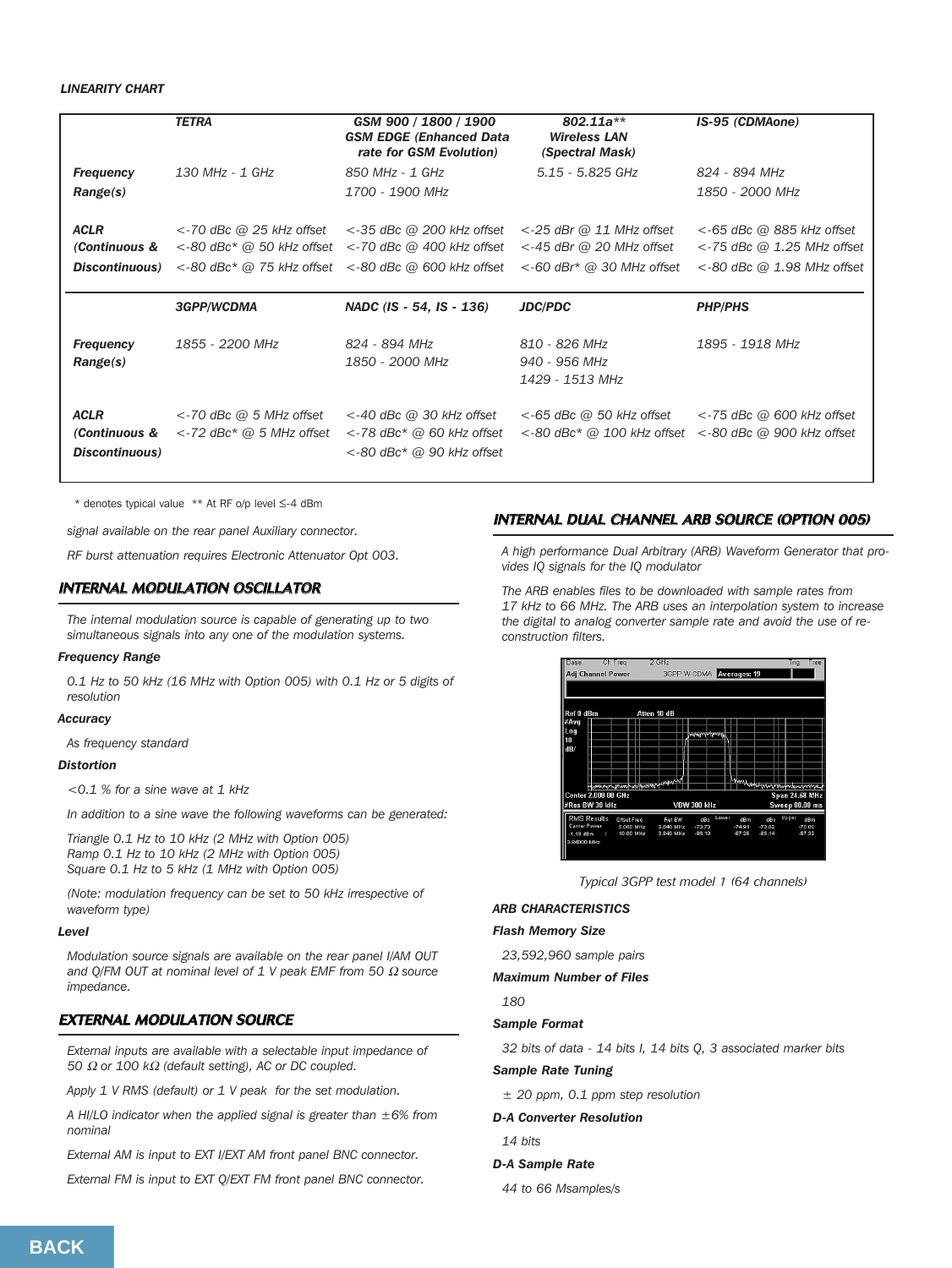### *Interpolation Factor*

*Automatically selected*

# *Reconstruction Filter Stop Band Attenuation*

*>70 dB*

# *ARB Spectral Purity*

*Spurious free dynamic range >70 dB, typically >80 dB 20 kHz offset phase noise <-120 dBc/Hz Floor noise <-140 dBc/Hz*

**IQCreator**<sup>™</sup> Windows based software package is provided for the cre*ation, formatting and downloading of ARB waveform files to the 3410 series.*

*A waveform library is provided on a CD containing a selection of files for testing 2G, 2.5G and 3G systems. Files can be downloaded from www.aeroflex.com.*

### *Marker Control Bits*

*Up to 3 marker bits (1-3) can be attached to each sample of IQ data. These can be used to indicate significant points in the waveform and are available as HC CMOS outputs via the rear panel Aux IN/OUT connector. Marker bit 1 can be used as RF Burst Control signal. Marker bit 2 can be used as Burst Attenuation Trigger signal to decrease (attenuate) the RF level from its nominal value.* 

### *Control Mode*

*Continuous, single or triggered operation of the ARB*

*An external TTL trigger input signal is available on the AUX IN/OUT rear panel connector.*

# *IQ Outputs (Not applicable with Option 009 fitted)*

*The IQ signals produced by the ARB are available on the rear panel I/AM OUT and Q/FM OUT BNC connectors. Output level is 0.5 V RMS EMF (vector sum) from a source impedance of 50* Ω*.*

# REAL TIME BASEBAND (OPTION 008)

*Allows the creation of digitally modulated signals using generic modulation formats. An internal data source provides PRBS or fixed patterns. External real-time data in the form of symbol data, or digital IQ data may be applied via an LVDS interface.*

### *Generic Modulation Formats*

| <b>PSK</b>      | BPSK, OPSK, 8PSK, 16PSK<br>8PSK EDGE (8PSK with $3\pi/8$ rotation)<br>$\pi/2$ DBPSK, $\pi/4$ DOPSK, $\pi/8$ D8PSK<br>DBPSK, DOPSK, D8PSK<br>OOPSK (time offset) |
|-----------------|-----------------------------------------------------------------------------------------------------------------------------------------------------------------|
| MSK             | GMSK                                                                                                                                                            |
| <i>FSK/GFSK</i> | 2 and 4 level symmetric                                                                                                                                         |

*QAM 16, 32, 64, 128, 256 levels*

*For data bit to symbol mapping information refer to Technical Note "IFR 3410 Option 8 RTBB Ancillary Information"*

# *SYMBOL RATE*

# *Range*

*5 kHz to 2 MHz. Resolution 1 Hz*

# *BASEBAND CHANNEL FILTERS*

# *Filter Types*

| Nvauist     | $a = 0.1$ to 0.8, resolution 0.01              |
|-------------|------------------------------------------------|
|             | Root Nyquist $a = 0.1$ to 0.8, resolution 0.01 |
| Gaussian    | Bt 0.1 to 1.0, resolution 0.1                  |
| <b>FDGF</b> | "Linearized Gaussian" as defined in GSM 05.04  |

### *DATA SOURCE*

### *Formats*

*Internal Data PRBS - PN9, PN11, PN15, PN16, PN20, PN21, PN23.*

*Fixed Pattern consisting of - 0, 0, 0, 0, 0, 0 …. 0, 1, 0, 1, 0, 1 …. 1, 0, 1, 0, 1, 0 …. 1, 1, 1, 1, 1, 1 …. User-defined symbol file stored in non-volatile memory (Max size 256 kB)*

### *External Serial Data*

*A single bit stream representing symbol information can be applied. The bit to symbol conversion is determined from the selected modulation type.*

### *External Parallel Data*

*Symbol information consisting of 1 to 8 data bits can be applied. External parallel and serial data is input via the LVDS connector on the rear panel.*

### *DATA ENCODING*

*None, Differential, GSM Differential, Inverted*

# *TIMING/SYNCHRONIZATION*

*All clock and synchronization signals are provided internally by Option 8 RTBB and made available to the user on the rear panel LVDS connector. An external clock may be phase aligned to the internal clock via a "sync" operation.* 

### *External Serial Data Clock*

*Eight times the symbol rate, for all modulation types.*

*External Parallel Data Clock*

*Nominal symbol rate*

# *FREQUENCY HOPPING*

# *Frequency Hop List*

*Up to 32 frequency values. The frequency values entered represent offset values from the current RF frequency.*

### *Frequency Offset Values*

*Offset values range ±10 MHz*

# *MODES*

# *Linear*

*On receipt of a hop trigger, the next frequency in the list is indexed.*

### *Random*

*On receipt of a hop trigger, an internal PRBS generator indexes through the frequency list. PN length and polynomial initial seed value are user selectable. PN values selectable from - 9, 11, 15, 16, 20, 21, and 23.* 

### *External*

*On receipt of a hop trigger, the 5-bit hop address lines applied to the LVDS connector are used to index the frequency list.*

# *Hop Rate*

*Max hop rate (hops/sec) is half symbol rate. Hopping is synchronized to symbol transition.*

# *DIGITAL IQ DATA*

*Digital IQ data is available via the LVDS connector on the rear panel.*

### *EXTERNAL IQ DATA IN*

*External 16-bit IQ data can be applied to an LVDS interface. The data can then be filtered or not, depending on the application, by the baseband board and fed to the DACs. All clock and sync signals are located*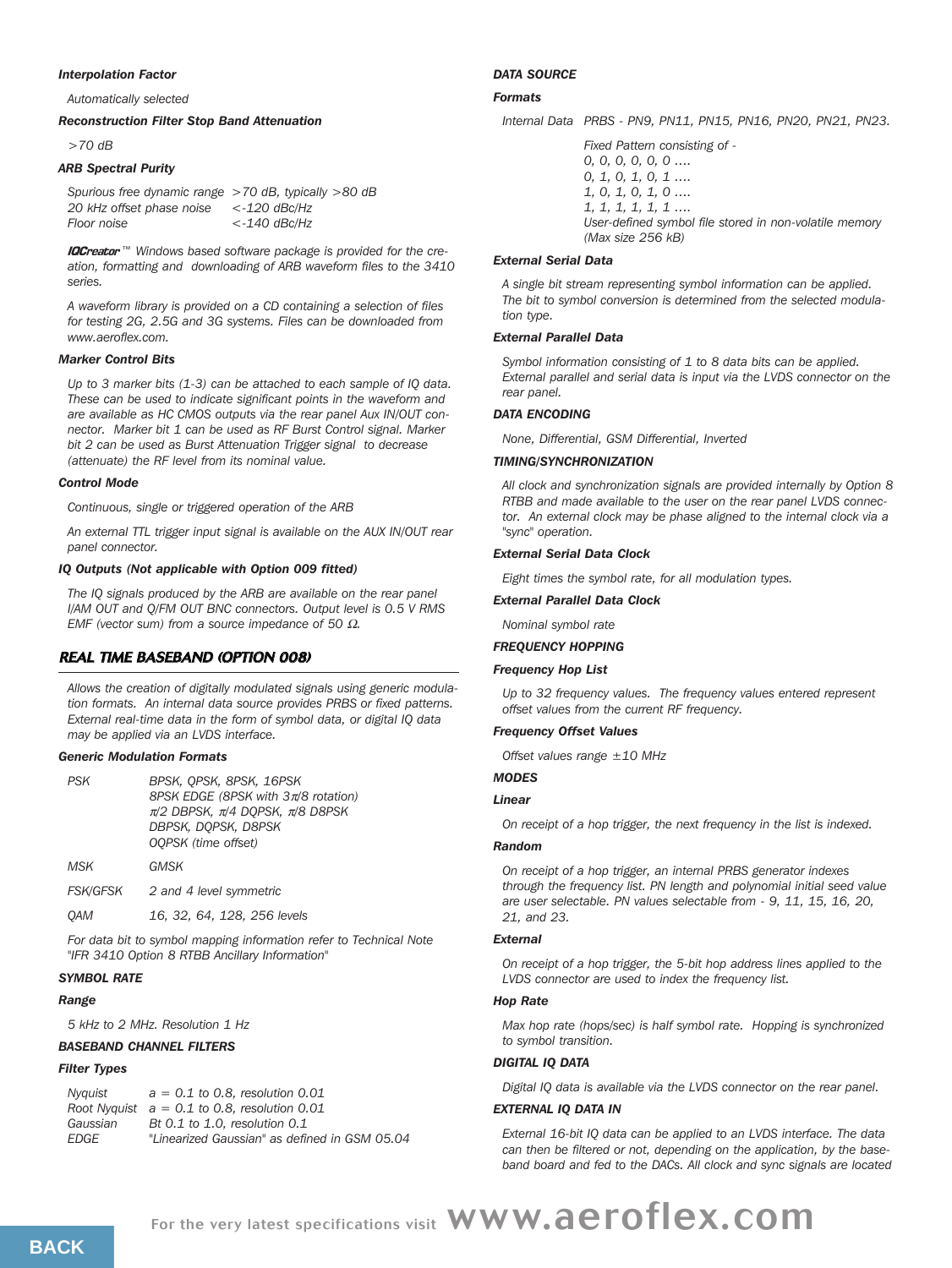*on the LVDS connector. These can be used to synchronize to an externally applied clock.*

# *INTERNAL IQ DATA OUT*

*16-bit IQ data is available on the LVDS interface when the modulation is generated internally. Outputs can be disabled.*

### *TONES*

*A tone (CW) only mode is available. Up to 2 tones may be selected. Each tone may be independently enabled and disabled.*

*Frequency Range carrier frequency ± 10 MHz Relative Level 60 dB*

# DIFFERENTIAL I/Q OUTPUT (OPTION 009)

*When differential I/Q outputs are enabled signal generator RF carrier output is CW only.*

# *Output Impedance*

*Can be used with single ended 50* <sup>Ω</sup> *loads or differential 100* <sup>Ω</sup> *loads. Delivered bias voltages are halved with single ended loads.*

# *I/Q Bias Voltages*

*Independent I and Q channel bias voltages settable within the range of ±3 V*

### *Bias Voltage*

| Resolution | 1.0 mV nominal                                         |
|------------|--------------------------------------------------------|
| Accuracy   | $\pm 2\%$ $\pm 4$ mV max, $\pm 1\%$ $\pm 2$ mV typical |
| Offset     | See Bias Voltage above.                                |

### *Differential Offset Voltage*

| Range      | $\pm 300$ mV                                             |
|------------|----------------------------------------------------------|
| Resolution | $100 \mu V$ nominal                                      |
| Accuracy   | $\pm$ 2% $\pm$ 3.3 mV max, $\pm$ 1% $\pm$ 0.7 mV typical |

# *Level Mode*

*Variable IQ signal level over 45 dB range*

# *Differential Signal Balance*

*typ 0.15 dB @10 MHz*

# *I/Q Channel Balance*

*±0.2 dB @1 MHz*

# *I/Q Level Imbalance Adjust*

*±4 dB nominal continuously variable*

# *I/Q Signal Amplitude*

*22.4 mV to 4 V pk-pk per channel*

# *I/Q Signal Amplitude Accuracy*

*<2% at 20 kHz, typ 1.5%, excludes termination errors* 

# *Baseband Purity (2 V p-p set voltage at 1 MHz)*

*2nd Harm -70 dBc 3rd Harm -65 dBc IMD -70 dBc (100 kHz tone spacing, at 1 MHz)*

# SWEEP FACILITY

*Provides a digital sweep of RF frequency, RF level and Analog Modulation Sources in discrete steps*

*Start, stop, step size, number and step time can be controlled. Step time may be set from 2.5 ms to 10 s with 0.1 ms resolution. (20 ms for mechanical attenuator Option 002)* 

*The sweep can be set to be continuous, single or externally triggered from the rear panel. TTL BNC Female rear panel.*

### *Frequency Sweep*

*Linear step size: 1 Hz minimum step*

*Logarithmic: 0.01% to 50%, 0.01% step*

# *Level Sweep*

*0.01 dB minimum step*

# *Modulation Oscillator*

*0.1 Hz minimum frequency step*

# *LIST MODE*

*Up to 500 frequencies and levels can be entered in the list. Start address, stop address and dwell time can be controlled. Dwell time can be set from 500 µs to 10 s. Requires Option 003 Electronic Attenuator*

# FAST PULSE MODULATOR (OPTION 006)

*This option requires Electronic Attenuator Option 003 to be fitted.* 

# *On/Off Ratio*

*>80 dB for carrier levels* ≥ *-60 dBm*

*Rise/Fall Time*

*<20 ns typical (10 to 90%)*

*Pulse Delay*

*Typically <50 ns*

### *RF Level Accuracy*

*RF mode = 'auto', as standard ±0.2 dB*

*The above specification is met for all power levels above 150 MHz.* 

### *AM Depth and Distortion*

*AM operation is unspecified below 10 MHz. AM depth and distortion specification is degraded for operation above 0 dBm at carrier frequencies <150 MHz.*

# *Video Breakthrough*

# *RF Mode*

| Power | $\leq \pm 50$ mV for RF levels $> +10$ dBm                       |
|-------|------------------------------------------------------------------|
|       | $\leq \pm 25$ mV for RF levels in the range -10 dBm to $+10$ dBm |
|       | $\leq \pm 10$ mV for RF levels $\leq$ -10 dBm                    |

*Noise <±50 mV for RF levels >+4 dBm <±25 mV for RF levels in the range -16 dBm to +4 dBm <±10 mV for RF levels* ≤*-16 dBm*

*ACP <±50 mV for RF levels >-6 dBm <±25 mV for RF levels in the range -26 dBm to -6 dBm <±10 mV for RF levels* ≤*-26 dBm*

# *Modulation Source*

*PULSE IN BNC (female) connector rear panel* 

*Input Impedance*

# *50* <sup>Ω</sup>

# *Input Level*

*TTL level (HCT)*

### *Control Voltage*

*A HCT logic 0 (0 V to 0.8 V) turns the carrier OFF A HCT logic 1 (2 V to 5 V) turns the carrier ON*

# *Max. Safe Input Level*

*±10 V*

# NON-VOLATILE MEMORY STORES

*Full instrument configurations can be saved to 100 memory stores (0 - 99).*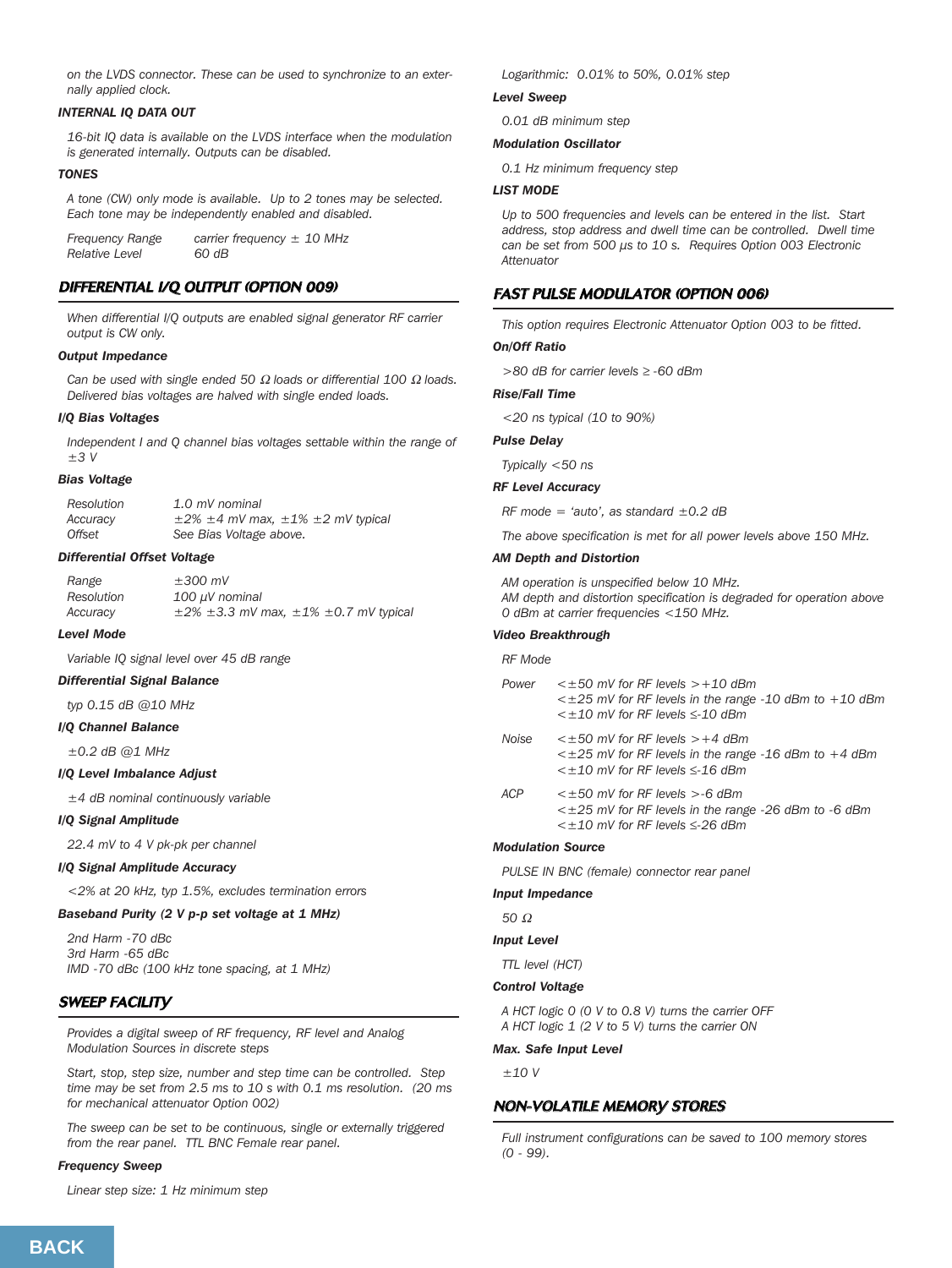# FREQUENCY STANDARD

*10 MHz OCXO fitted as standard*

# *Ageing Rate*

*<±0.8 x 10-7 per year after 30 days continuous use*

# *Temperature Coefficient*

*<±5 x 10-8 over the temperature range 0°C to 50°C*

# *Output Frequency*

*Within 2 x 10-7 of final frequency after 10 minutes from connecting supply power and switching on at a temperature of 20°C*

*Standby power is provided while the instrument is off but connected to the supply.*

*Output of 2 V pk-pk from 50* <sup>Ω</sup> *is provided on a rear panel BNC connector.*

# EXTERNAL STANDARD INPUT

*1 MHz or 10 MHz at a level of 300 mV RMS to 1.8 V RMS into* 

*1 k*<sup>Ω</sup> *on the rear panel BNC connector*

# REAR PANEL OUTPUTS (OPTION 007)

*With this option fitted RF output, EXT I/EXT AM input and EXT Q/EXT FM input connectors are transferred to the rear panel. When Option 009 is fitted only RF output connector is transfered to the rear panel. The standard signal generator specification remains unaltered.*

# **GENERAL**

# *WARRANTY*

*2 years with options for 3, 4 and 5 years*

# *CALIBRATION INTERVAL*

*Recommended at 2 years*

# *REMOTE CONTROL INTERFACES*

# *Ethernet*

*All signal generator parameters except the supply switch are remotely programmable. The following LAN protocols supported:*

*VXI-11*

*Telephone Network (TELNET)*

*File Transfer Protocol (FTP) (instrument firmware upgrades only)*

# *GPIB*

*All signal generator parameters except the supply switch are remotely programmable. The GPIB is designed in accordance with the IEEE 488.2.*

# *RS-232*

*All functions except the supply switch are remotely programmable. Can be used for upgrading the instrument firmware without removal of the instrument covers.*

# *Interface Functions*

*SH1, AH1, T6, L4, SR1, RL1, PP0, DC1, DT1, C0, E2*

# *DIMENSIONS AND WEIGHT*

|             | Height   | Width        | Depth      |
|-------------|----------|--------------|------------|
| Overall     | $107$ mm | 468 mm (19") | 545 mm max |
| Rackmount * | 89 mm    | 425 mm       | 545 mm max |

*\* Occupies 2U of rack height excluding removable feet bottom feet and front handles*

# *Weight*

| 3412/13/14 | $10.5$ kg |
|------------|-----------|
| 3416       | $11.5$ kg |

# *RATED RANGE OF USE*

*MIL-T-28800E Class 5*

# *Temperature*

*0°C to 50°C*

# *Humidity*

*45%, 0°C to 50°C 95%, 30°C to 40°C* 

### *Altitude*

*700 mbars (3050 m, 10,000 feet)*

# *CONDITIONS OF STORAGE AND TRANSPORT*

*MIL-T-28800E Class 5 Temperature -40°C to +71°C Altitude 570 mbar (4570 m, 15,000 feet)*

# *POWER REQUIREMENTS*

### *AC Supply*

*100 - 240 V ~ (Limit 90 - 264 V) 50 - 60 Hz ~ (Limit 45 -66 Hz) 185 VA Max*

# *ELECTROMAGNETIC COMPATIBILITY*

*Conforms to EC directives 89/336/EEC and standard IEC/EN 61326- 1:1997;RF emission class B, immunity table 1 and performance criterion B*

# *SAFETY*

*Conforms with the requirements of EEC Council Directive 73/23/EEC (as amended) and the product safety standard IEC / EN61010-1 : 2001 + C1 : 2002 + C2 : 2003 for class 1 portable equipment, for use in a Pollution Degree 2 environment. The instrument is designed to be operated from an Installation Category 2 supply.*

# VERSIONS, OPTIONS AND ACCESSORIES

*When ordering please quote the full ordering number information.*

| Ordering       |                                                                                |  |  |
|----------------|--------------------------------------------------------------------------------|--|--|
| <b>Numbers</b> | <b>Versions</b>                                                                |  |  |
| 3412           | 250 kHz to 2 GHz Digital RF Signal Generator                                   |  |  |
| 3413           | 250 kHz to 3 GHz Digital RF Signal Generator                                   |  |  |
| 3414           | 250 kHz to 4 GHz Digital RF Signal Generator                                   |  |  |
| 3416           | 250 kHz to 6 GHz Digital RF Signal Generator                                   |  |  |
|                | Supplied with AC power supply lead and CD-ROM<br>containing:                   |  |  |
|                | <b>Operating Manual</b>                                                        |  |  |
|                | Data Sheet                                                                     |  |  |
|                | Factory Test Results (for the unit supplied) and<br>Certificate of Calibration |  |  |

**IQCreator**<sup>®</sup> ARB data file creation and download software

VISA Plug 'n' Play driver software

Library of common data files for dual ARB option